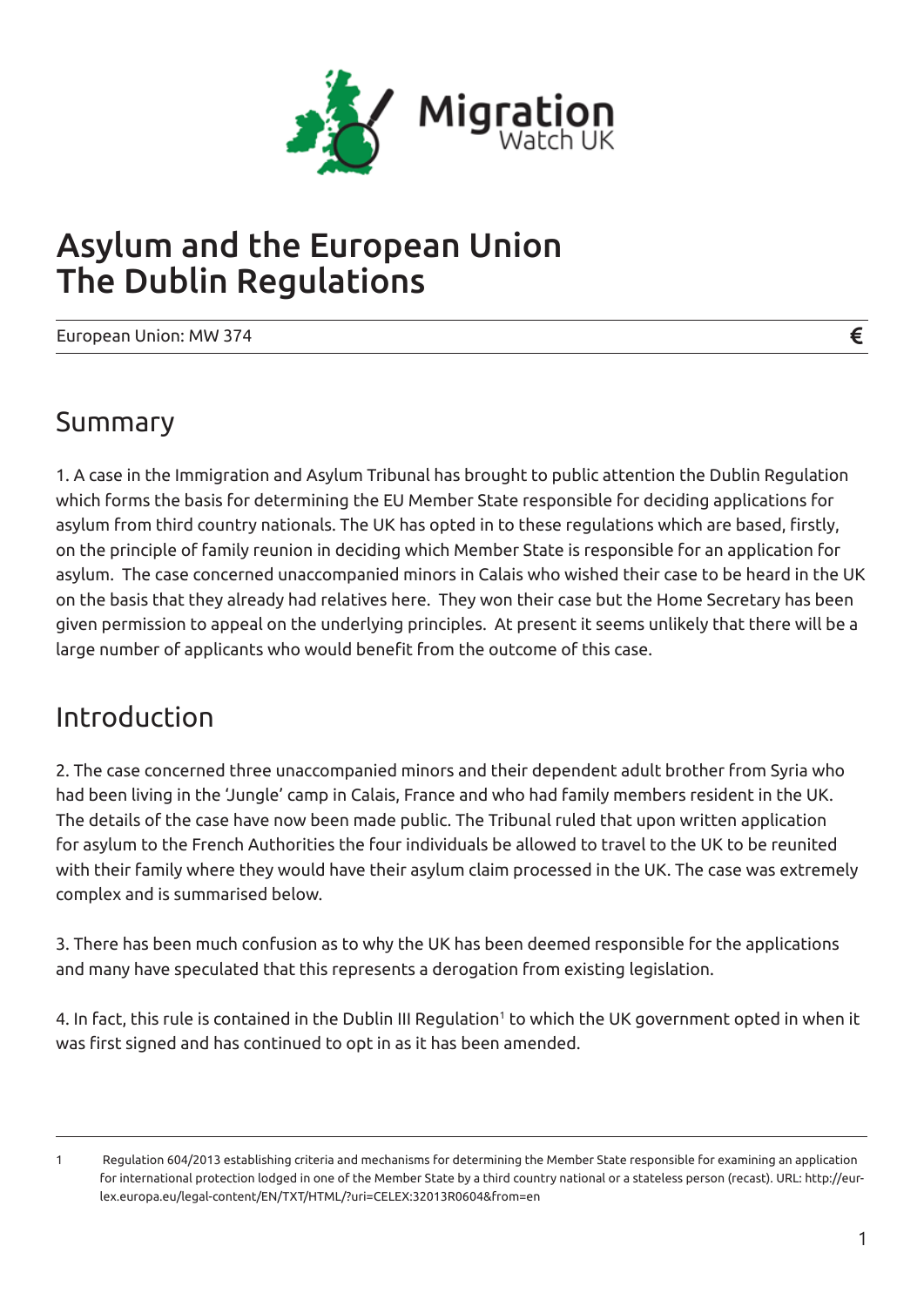## Dublin Regulations

5. The Dublin Regulation, as it is known, are the rules governing which Member State of the EU is responsible for determining the asylum application of a third country national who has entered the EU.

6. The first agreement was signed in 1990 in Dublin and was known as the Dublin Convention. It first introduced the principle of family reunion in Article 4 of the Convention which stated:

*Where the applicant for asylum has a member of his family who has been recognized as having refugee status within the meaning of the Geneva Convention, as amended by the New York Protocol, in a Member State and is legally resident there, that State shall be responsible for examining the application, provided that the persons concerned so desire.2*

7. A family member was defined as the spouse of the applicant, the unmarried child of an applicant if that child is under 18 or the parent of the applicant if the applicant is under 18. The family reunion principle took priority over other considerations, such as which country the applicant first arrived, where appropriate.

8. The Dublin Convention was replaced in 2003 with Council Regulation 343/2003 which became known as the Dublin II Regulation.<sup>3</sup> Dublin II contained the same 'hierarchy of criteria' as was contained in the 2000 Convention however there were additional amendments relating to unaccompanied minors.

9. Dublin II was replaced in 2013 with Regulation 604/2013 known as Dublin III, which is the Regulation currently in force.4 Again the Regulation contains a 'hierarchy of criteria' and thus the Articles are applied in the order that they appear in the text.

10. The criteria for determining the Member State responsible for an asylum application begin at Article 8 which deals with Minors, defined as a third country national or stateless person under the age of 18. An unaccompanied minor is a minor without an adult who is responsible for them. Article 8 requires the following to be applied:

- in the case of applicants who are unaccompanied minors, the Member State responsible for the application is the state where the *family member* (mother, father or adult legally responsible or sibling) is legally present.
- in the case of applicants who are married minors [whose spouse is not legally present in the EU], the Member State responsible for the application is the state where the *family member* (as above) is legally present.

<sup>2</sup> Convention determining the State responsible for examining the applications for asylum lodged in one of the Member States of the European Communities, 97/C, URL: http://eur-lex.europa.eu/legal-content/EN/TXT/PDF/?uri=CELEX:41997A0819(01)&from=EN

<sup>3</sup> Dublin II Regulation, URL: http://eur-lex.europa.eu/legal-content/EN/TXT/PDF/?uri=CELEX:32003R0343&from=EN

<sup>4</sup> Dublin III Regulation, URL: - http://eur-lex.europa.eu/LexUriServ/LexUriServ.do?uri=OJ:L:2013:180:0031:0059:EN:PDF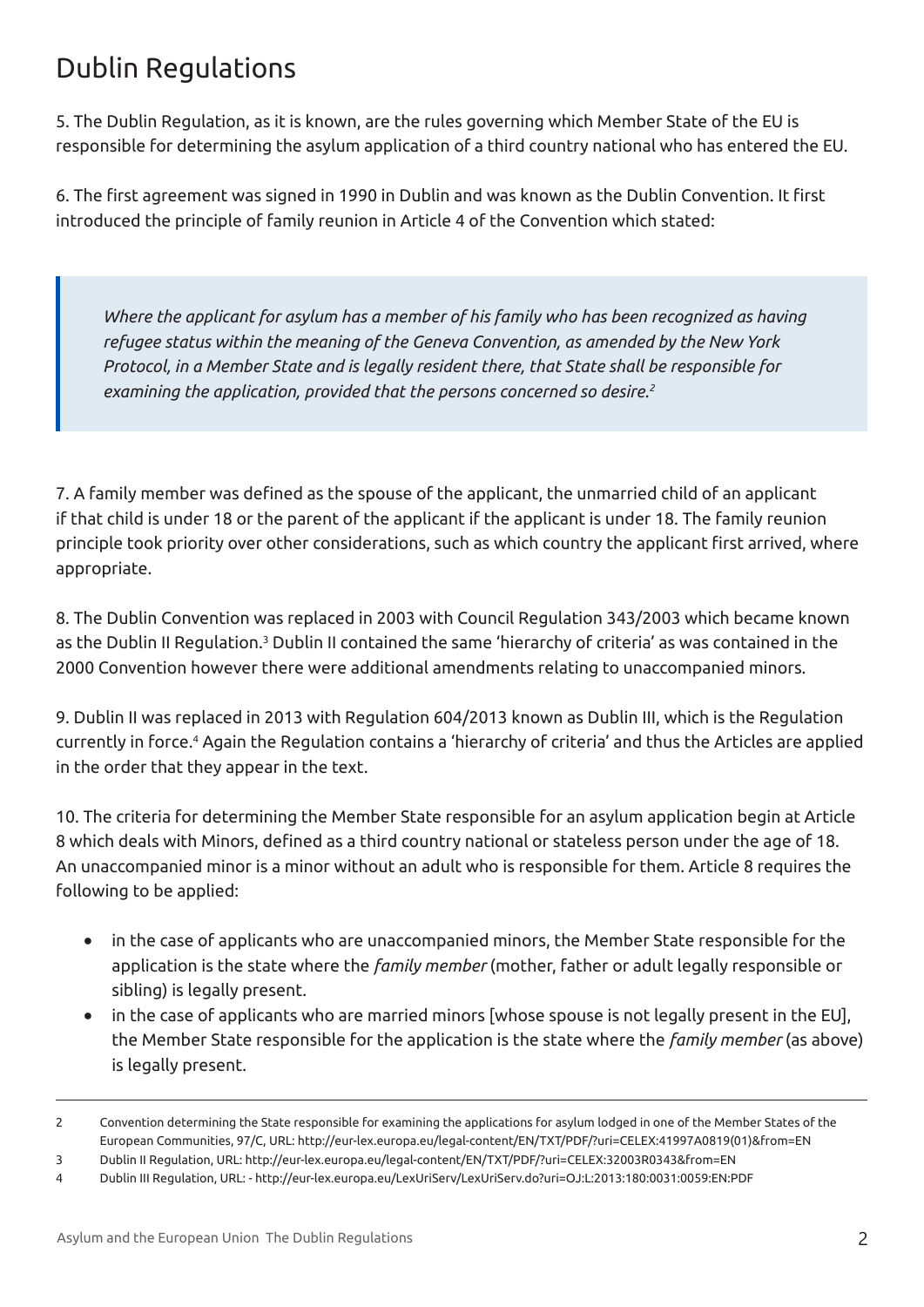- in the case of applicants who are unaccompanied minors, the Member State responsible for the application is the state where a *relative* (adult uncle, aunt or grandparent) is legally present and who it has been confirmed can take care of the applicant.
- in the absence of family members or relatives, the Member State responsible for the asylum application of an unaccompanied minor is the state where the application was lodged.

11. The above Article therefore excludes children from being sent back to the EU country of first arrival.

12. What is not clear from the Regulation is the procedure in the case of age disputed asylum seekers. The transferring Member State must provide to the Member State responsible the details of the case including *'an assessment of the age of an applicant'* (Article 31(1)(d)), but there does not appear to be a procedure for cases where the age of an applicant is in dispute. This is not a trivial matter: in the nine years between 2006 and 2014 there were around 10,600 age disputes in the UK and of these 42% of those were found to be aged over 18.<sup>5</sup>

13. Articles 9 and 10 relate to asylum seekers who are aged 18 and over and require the following:

- in the case of applicants who have a *family member* (defined as spouse, unmarried partner and minor children) who is legally residing in a Member State as the beneficiary of refugee status or international protection, then the Member State responsible is that where the family member is residing (provided that the applicant expresses that desire in writing).
- • in the case of applicants who have a *family member* (as above) who is awaiting a first decision on an application for international protection in another Member State, then the Member State where the family member resides is the responsible state (provided that the applicant expresses that desire in writing).

14. Article 11 seeks to ensure that where more than one application for asylum is submitted together or close together that families are not split up by the application of the Regulation. Article 12 states that where a Member State has issued a residence document, or visa then that Member State is responsible for the asylum application.

15. Finally, Article 13(1) states that "**where…an applicant has irregularly crossed the border into a Member State by land, sea or air having come from a third country, the Member State thus entered shall be responsible for examining the application for international protection".** The responsibility on the Member State where the applicant first entered to process the asylum claim continues for 12 months following the entry into the state. This is the Article most familiar to the public: that asylum seekers should apply in the first EU country that they enter. However, all of the Articles that come before it take priority.

16. The process of submitting a 'take charge request' (where a Member State considers that another Member State shall be responsible for an applicant) begins when an asylum application is lodged. Article 20 states: *'The process of determining the Member State responsible shall start as soon as an application for international protection is first lodged with a Member State.'* Therefore an individual must make an application for asylum before the responsible Member State can be determined.

5 Home Office, Immigration Statistics - Asylum Volume 3, Quarter 3 2015.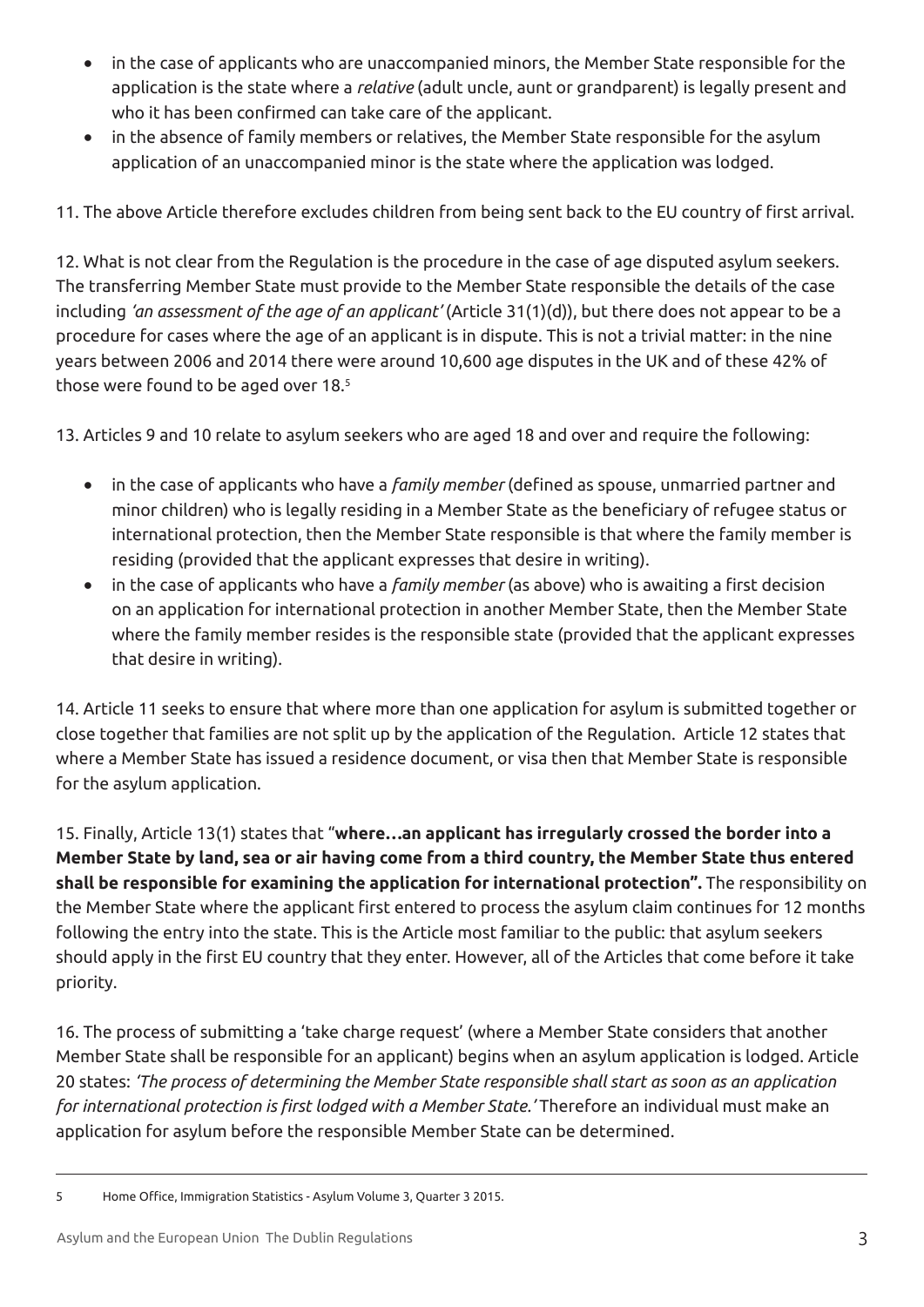### The Tribunal Case

17. The case was heard by the President of the Upper Tribunal Immigration and Asylum Chamber, Mr Justice McCloskey and Vice President Mark Ockleton. It was determined by the Tribunal under its judicial review jurisdiction created by Section 15 of the Tribunals, Courts and Enforcement Act 2007.

18. The case is unusual in that the Upper Tribunal had to examine a great deal of evidence about conditions in Calais, actions taken by the French authorities, the personal background and history of the applicants, their ages and family relationships and the working of the Dublin Regulation. New evidence is rarely called for in a judicial review hearing.

19. Evidence on the appalling squalor in the Calais 'Jungle' is summarised in paragraphs 13-16. By an order made in November 2015 the Tribunal Administratif de Lille instructed the Préfet of Pas de Calais to take certain urgent steps to improve conditions in the camp. These included provision of water access points, toilets and the introduction of a refuse collection service. Clearly public health concerns were dominant, and the Tribunal in its order stated that as a result of the conditions in which they were living there was a serious and **manifestly unlawful** breach of the right of the inhabitants of the 'Jungle' not to be subjected to inhuman and degrading treatment. This is a clear reference to Article 3 of the ECHR: "No one shall be subjected to torture or to inhuman or degrading treatment or punishment." This however fails to account for the fact that no one is compelling the inhabitants to live in these conditions, they live their by their own choice.

20. A summary of the family relationships of the applicants is given. The four individuals in Calais were three minors, two aged 16 and one aged 17 years old and their 26 year old dependent adult brother who had three family members living in the UK, who had been granted refugee status. It concludes that swift reunification is the central aim of the proceedings. Paragraph 18 notes that there are psychiatric reports that three of the four applicants are suffering from recognised stress disorders. In the case of the fourth applicant psychiatric disorder and post traumatic stress disorder have been diagnosed.

21. The Tribunal notes French policy in dealing with minor unaccompanied children and the Dublin Regulation in paragraphs 20-25. The following summary appears in paragraph 24:

*"Clearly the attitude of the French State to unaccompanied minors is more benevolent than any Europe-wide legislation would require. The assumption that such individuals should be allowed to reside in French territory and should have the benefits of an interim right of residence until their eighteenth birthday gives more than they would obtain routinely in the United Kingdom or many other EU Member States, and the practice of not returning unaccompanied minors to other Member States in which they may have made a claim in transit to France is a generous one."*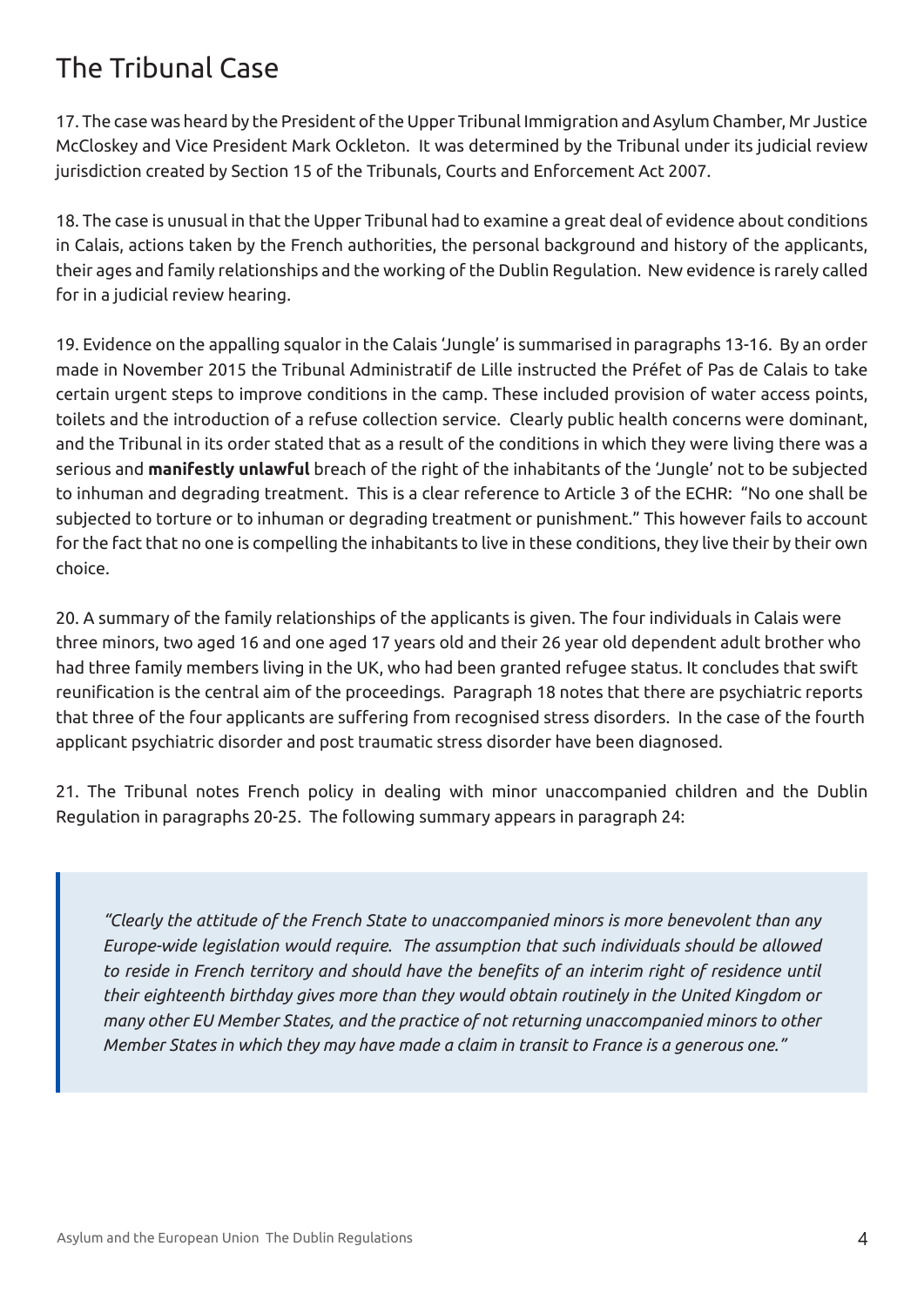22. The stance of the Secretary of State is summarised in paragraph 27. The Secretary of State denies that she owes any legal duty to any of the applicants and relies on the Dublin Regulation, whereby it is incumbent on the applicants to lodge an application for international protection with the French authorities. It would then be for the French authorities to issue a "take charge" request to the British government and in due course to transfer the applicants to the United Kingdom for reunification with their siblings if this is feasible.

23. The Tribunal's conclusions are set out in paragraphs 49-58, which make it clear that they had faced a very difficult balancing act between the application of the Dublin Regulation and Article 8 of the ECHR. Paragraph 52 states:

*"We consider that the Dublin Regulation, with its rationale and overarching aims and principles, has the status of a material consideration of undeniable potency in the proportionality balancing exercise. It follows that vindication of an Article 8 human rights challenge will require a strong and persuasive case on its merits. Judges will not lightly find that…Article 8 operates in a manner which permits circumvention of the Dublin Regulation procedures and mechanisms, whether in whole or in part. We consider that such cases are likely to be rare."* [Emphasis added.]

24. The Tribunal's formal order grants permission to apply for judicial review, the necessary starting point for the hearing, then states:

"Upon any of the applicants or their representatives sending to the French authorities a letter claiming asylum, and upon that applicant's solicitors providing to the respondent [the Home Secretary] a copy of that letter and confirmation of it having been sent, the respondent shall admit that applicant to the United Kingdom with a view to determining their application under the Dublin Regulation"

25. The tribunal concludes that the above order 'achieves an accommodation between the two legal regimes in play'. The Dublin Regulation is respected in that the applicants must have submitted an application for asylum before the process of transfer can begin and the requirements of Article 8 of the ECHR concerning the right to a family life are also met.

26. The Home Secretary has been granted leave to appeal and expedition is said to be desirable. This is a complex and important case and Tribunal members observed that such cases are likely to be rare.